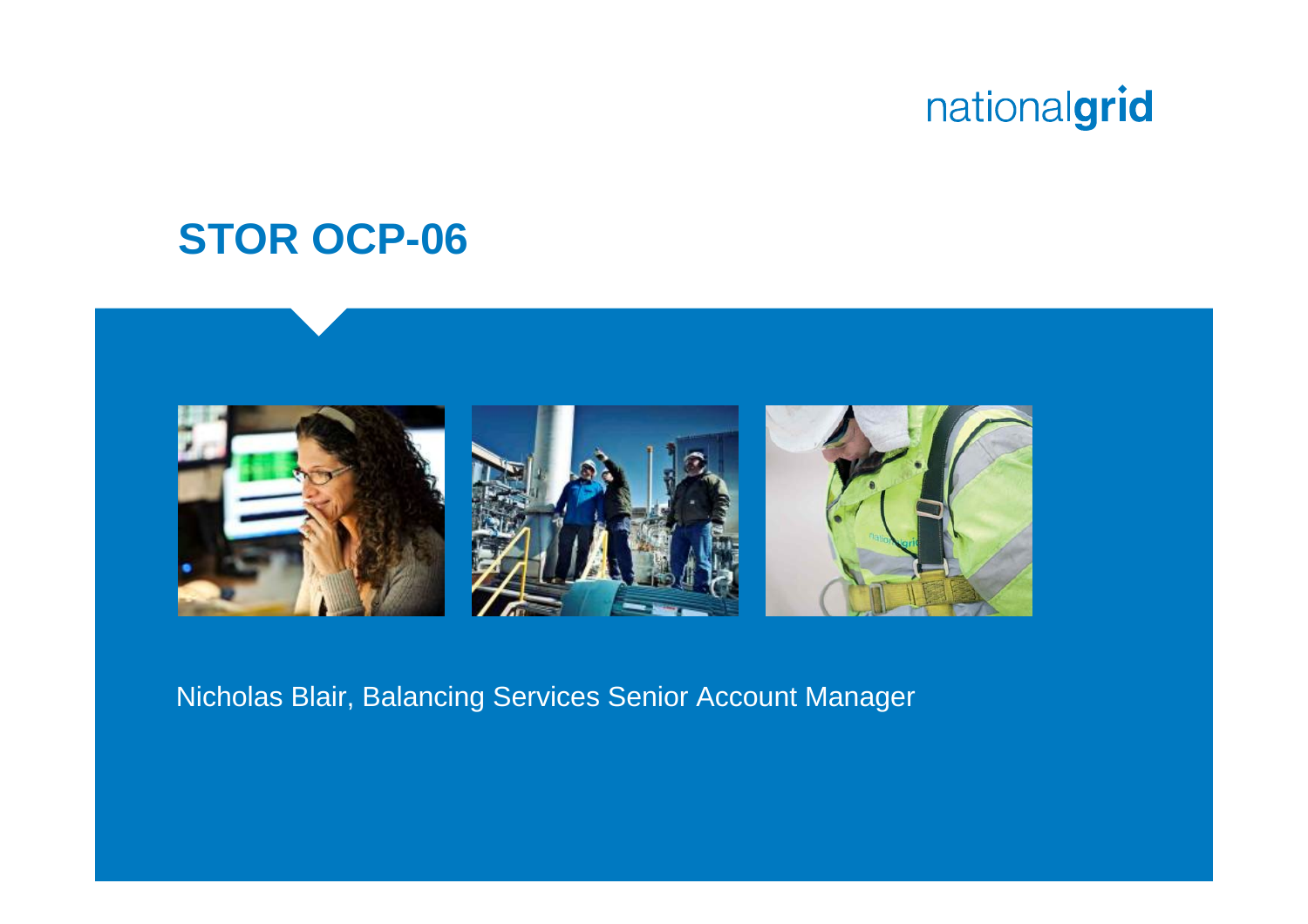### **OCP-06**

#### **Introduction**

- OCP-06 published on 26 September 2014
- $\left\vert \cdot\right\vert$  Consulting on two amendments to SCTs
	- **EMR Data Consent Requirement**
	- $\mathbb{R}^n$ Facilitating Participation – Frequency Response
	- **Plus Tender Round Dates**
- a s Informal feedback can be communicated on the A2 sheets around the room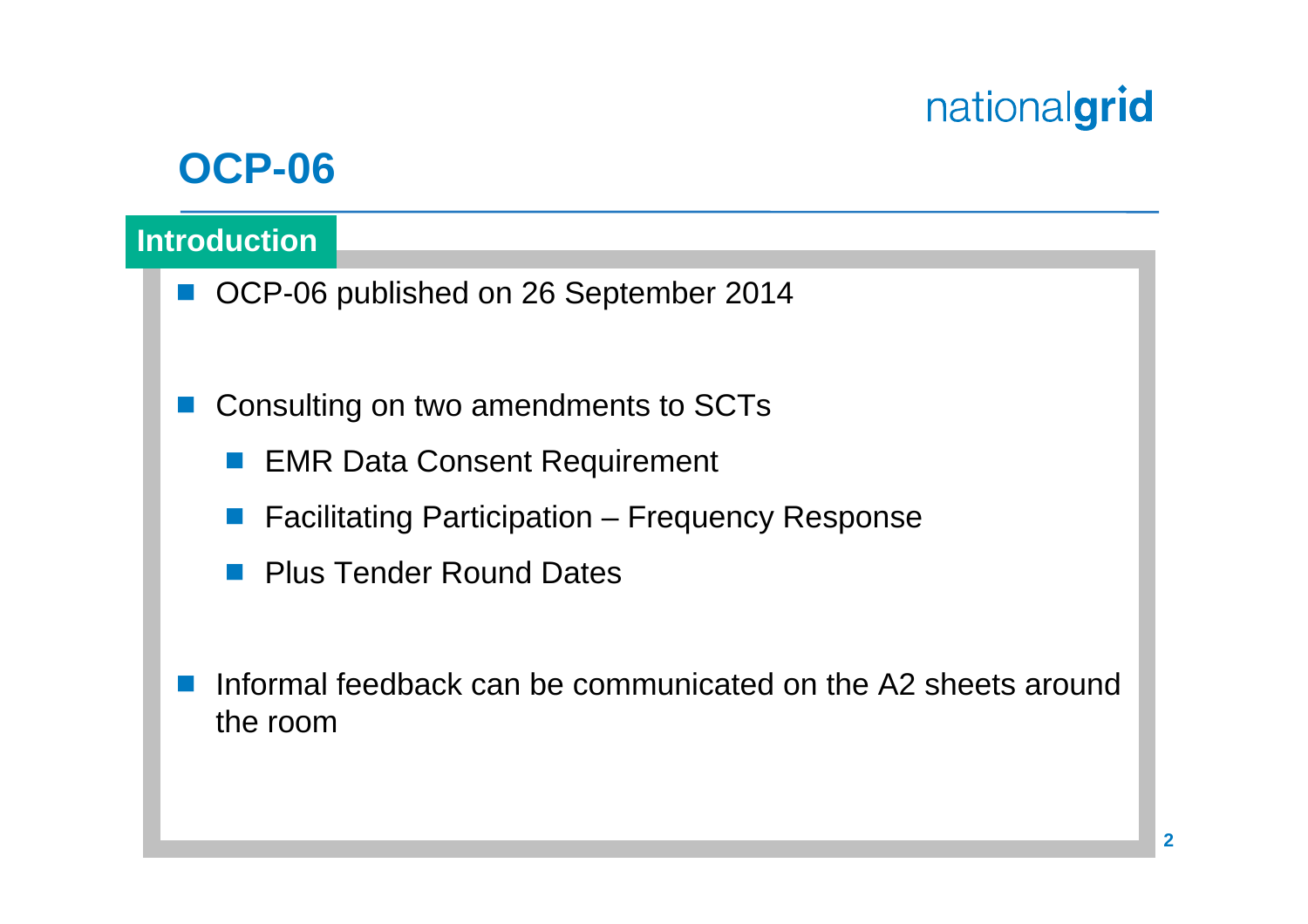### **OCP-06**

#### **EMR Data Consent**

- $\mathcal{L}(\mathcal{A})$  Summary: EMR Regulations require a new clause relating to data consent. This will be automatically included for balancing service providers who are or become CUSC parties, and for non-CUSC parties their agreements will be automatically amended to include a clause granting data consent.
- Concern: All balancing service providers need to comply with the requirement.
- Proposed solution: SCT amendment to include Section 4.17 [full clause given in OCP-06 document, and on hand outs].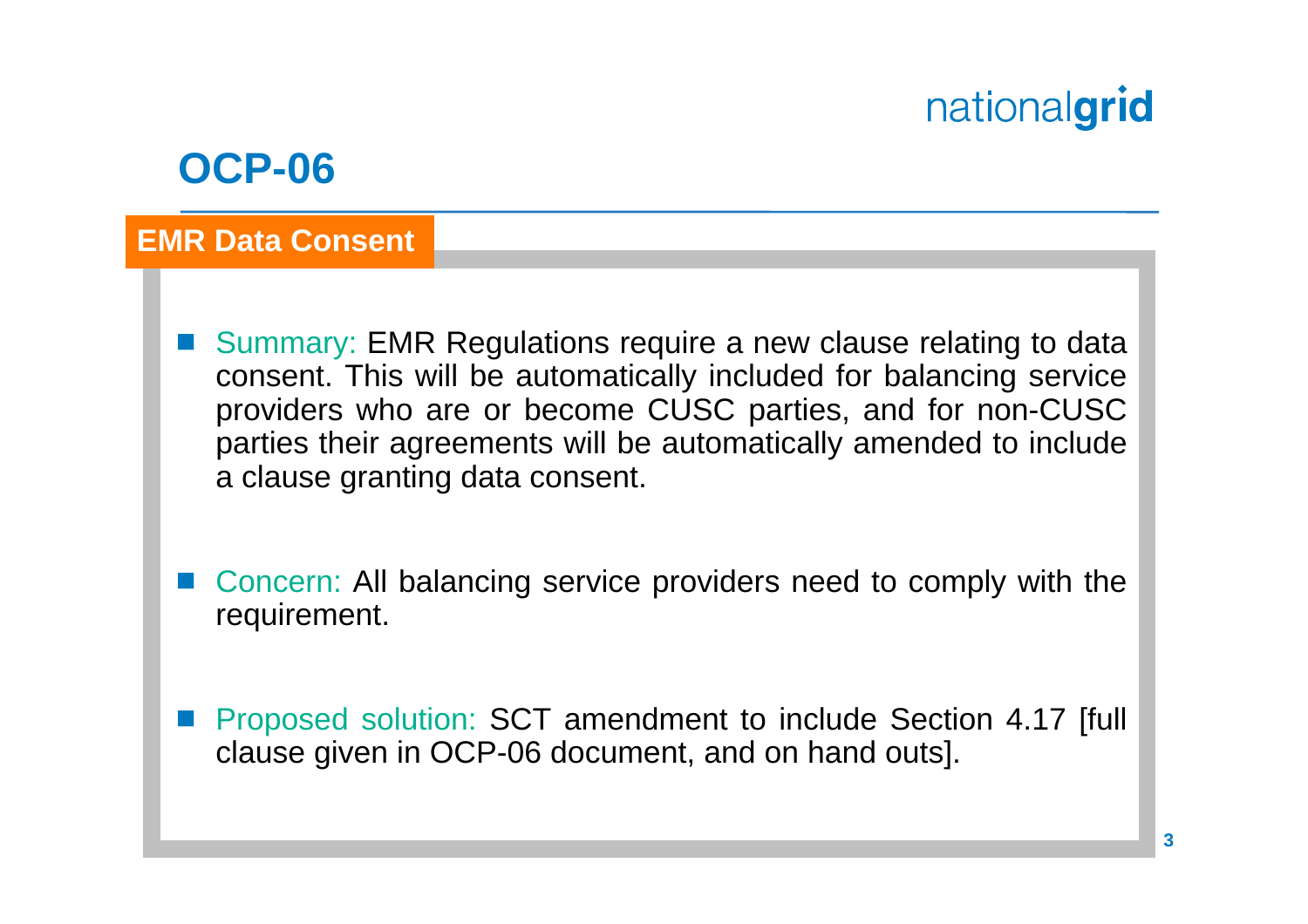### **OCP-06**

#### **Facilitating Participation – Frequency Response**

- Summary: Certain STOR providers are able to deliver faster response times than their contracts specify. Faster response times would be of value to Frequency Response services and we are keen to improve participation in these markets.
- Concern: Parties contracted for STOR are not able to participate in other balancing services.
- **Proposed solution: Amendment to SCTs to allow suspension of** STOR contracts, for a period of 12 months, if successful in a contract to provide Frequency Response.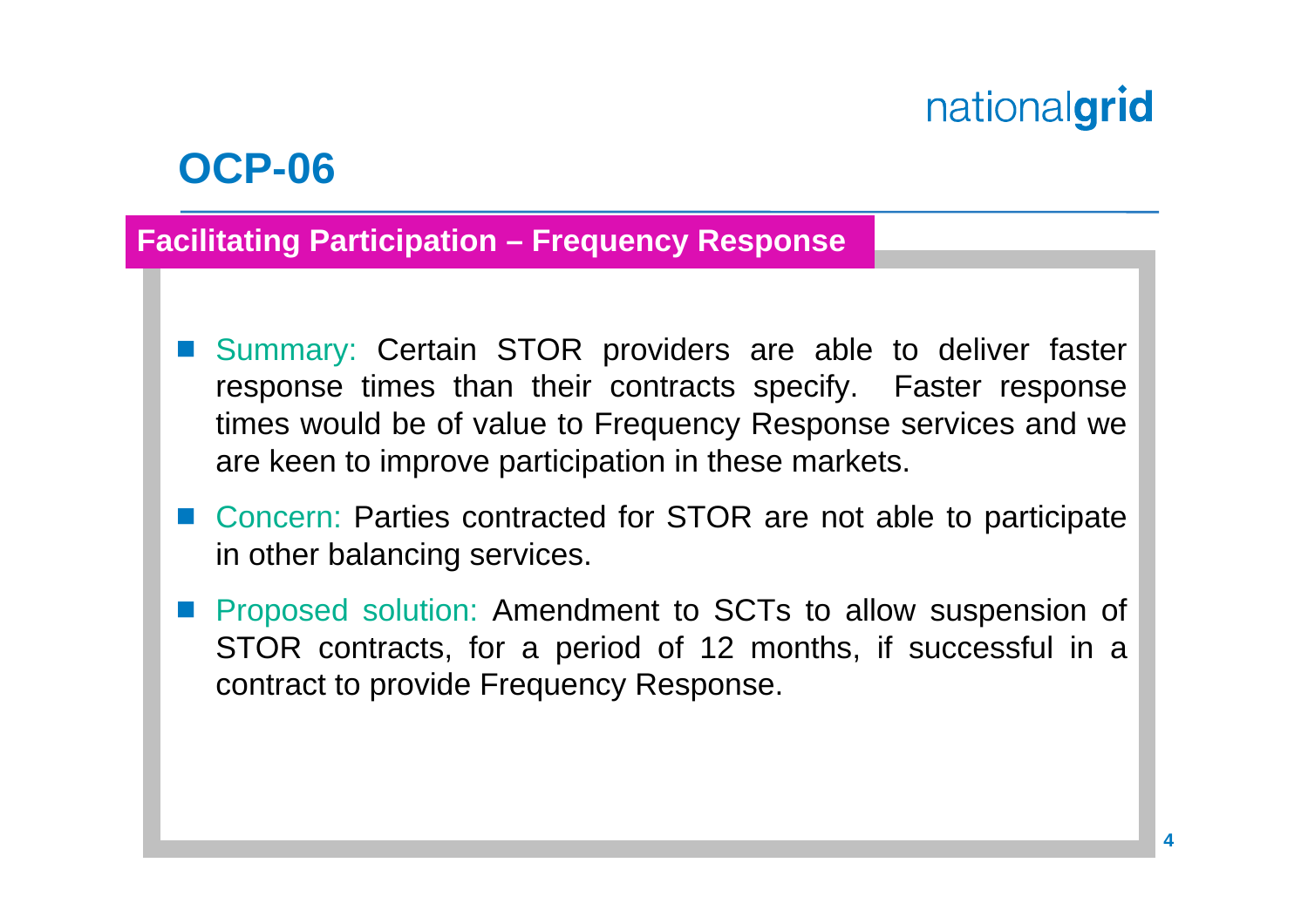#### **OCP-06**

#### **Future Tender Round Dates**

| <b>Tender</b><br><b>Round</b> | <b>Key Tender Round Dates</b>           |                                                          |                   |                       |                                                       |                                     |
|-------------------------------|-----------------------------------------|----------------------------------------------------------|-------------------|-----------------------|-------------------------------------------------------|-------------------------------------|
|                               | <b>Tender</b><br>sheets<br>available by | <b>Framework</b><br><b>Agreements</b><br><b>Deadline</b> | <b>Market Day</b> | <b>Results</b><br>Day | <b>Market</b><br><b>Report</b><br><b>Published by</b> | <b>Service</b><br><b>Start Date</b> |
| <b>TR25</b>                   | 12-Dec-14                               | 09-Jan-15                                                | $16 - Jan - 15$   | 06-Mar-15             | 10-Apr-15                                             | 01-Apr-15                           |
| <b>TR26</b>                   | 17-Apr-15                               | 15-May-15                                                | 22-May-15         | 03-Jul-15             | 17-Jul-15                                             | 24-Aug-15                           |
| <b>TR27</b>                   | 17-Jul-15                               | 14-Aug-15                                                | 21-Aug-15         | 02-Oct-15             | 06-Nov-15                                             | 26-Oct-15                           |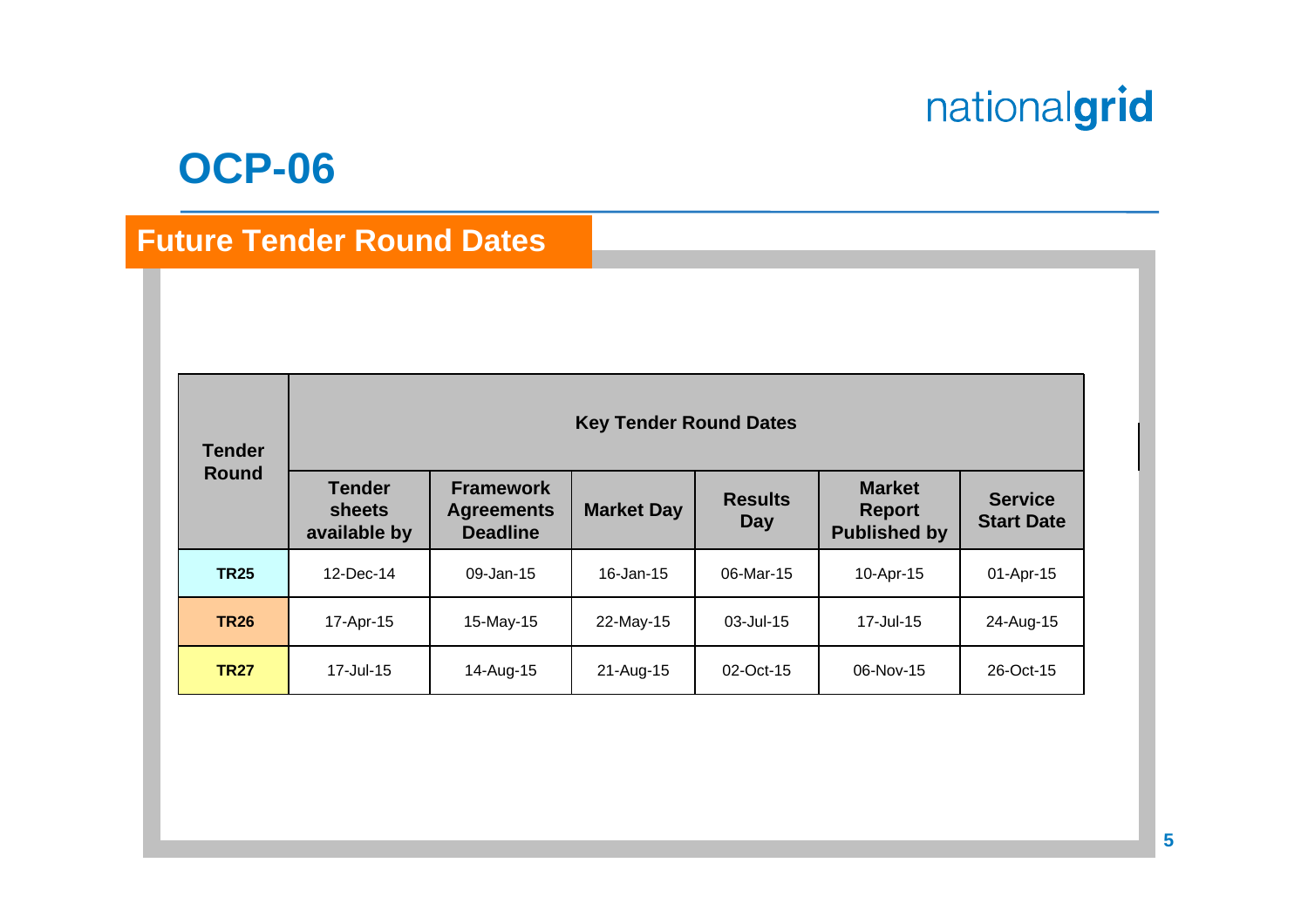## **OCP-06**

#### **Next Steps**

- Questions regarding the content can be directed to:-
	- Nicholas Blair 01926 656797
	- David Preston 01926 655909
- **Formal responses, including other proposals, are** appreciated by e-mail to the following e-mail address no later than 5pm on Friday 24th October 2014:-

commercial.operation@nationalgrid.com

■ Unless marked "Confidential" all responses will be published on the National Grid website